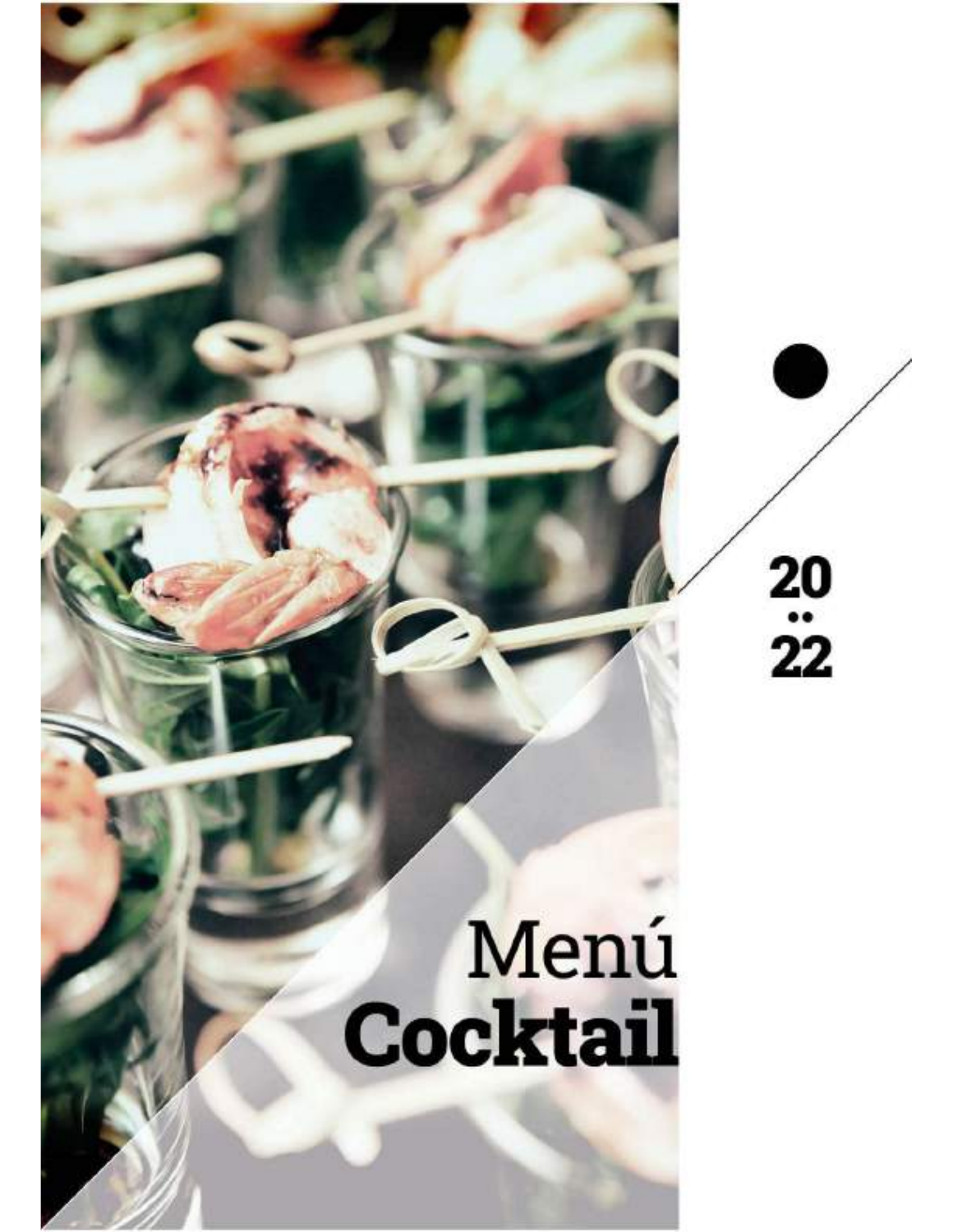Menú 1 FRUTOS SECOS Y CHIPS DE PATATA SURTIDO DE MINICONOS (MANGO Y FOIE, ATUN Y PIQUILLO) MINI SANDWICH **TORTILLA DE PATATA** MINIBROCHETAS DE POLLO TERIYAKI CROQUETAS RÚSTICAS BOCADITO DE CHOCO Y PLÁTANO

\*\*\*\*

VINO DE JEREZ, VINO BLANCO Y TINTO CERVEZA, REFRESCOS Y AGUA **CAFES E INFUSIONES** 

PRECIO 26 € (IVA INCLUIDO)

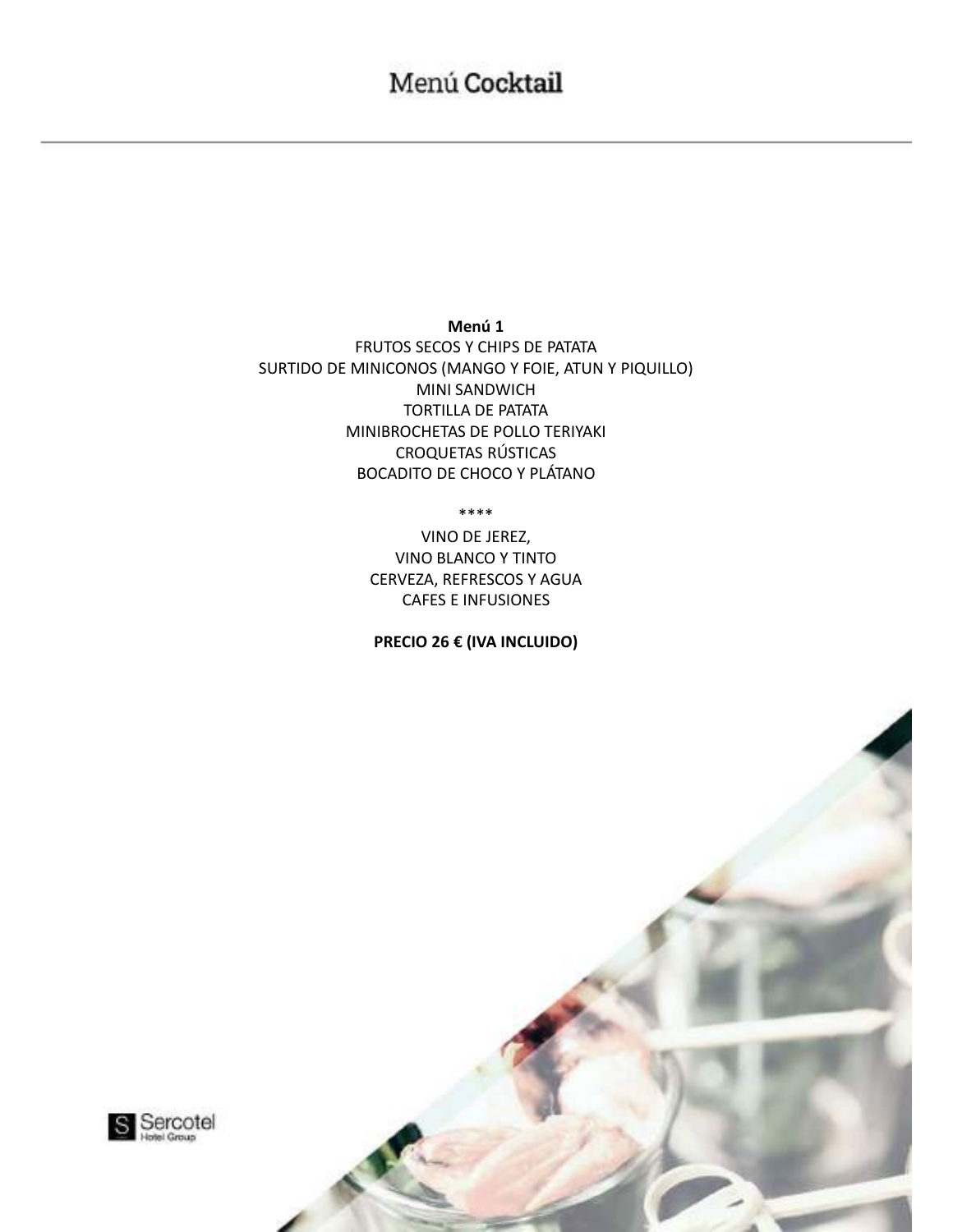## Menú Cocktail

Menú 2

FRUTOS SECOS Y CHIPS DE PATATA SURTIDO DE MINIVASITOS SALADOS TABLA DE QUESOS TORTILLA DE PATATA MINISANWICH VARIADO GYOZA DE VERDURAS CON SALSA DE SOJA MINIBROCHETAS DE POLLO TERIYAKI BROCHETA DE FRUTA BOCADITO DE CHOCO Y PLÁTANO

\*\*\*\*

VINO DE JEREZ, VINO BLANCO Y TINTO CERVEZA, REFRESCOS Y AGUA CAFES E INFUSIONES

PRECIO 30 € (IVA INCLUIDO)

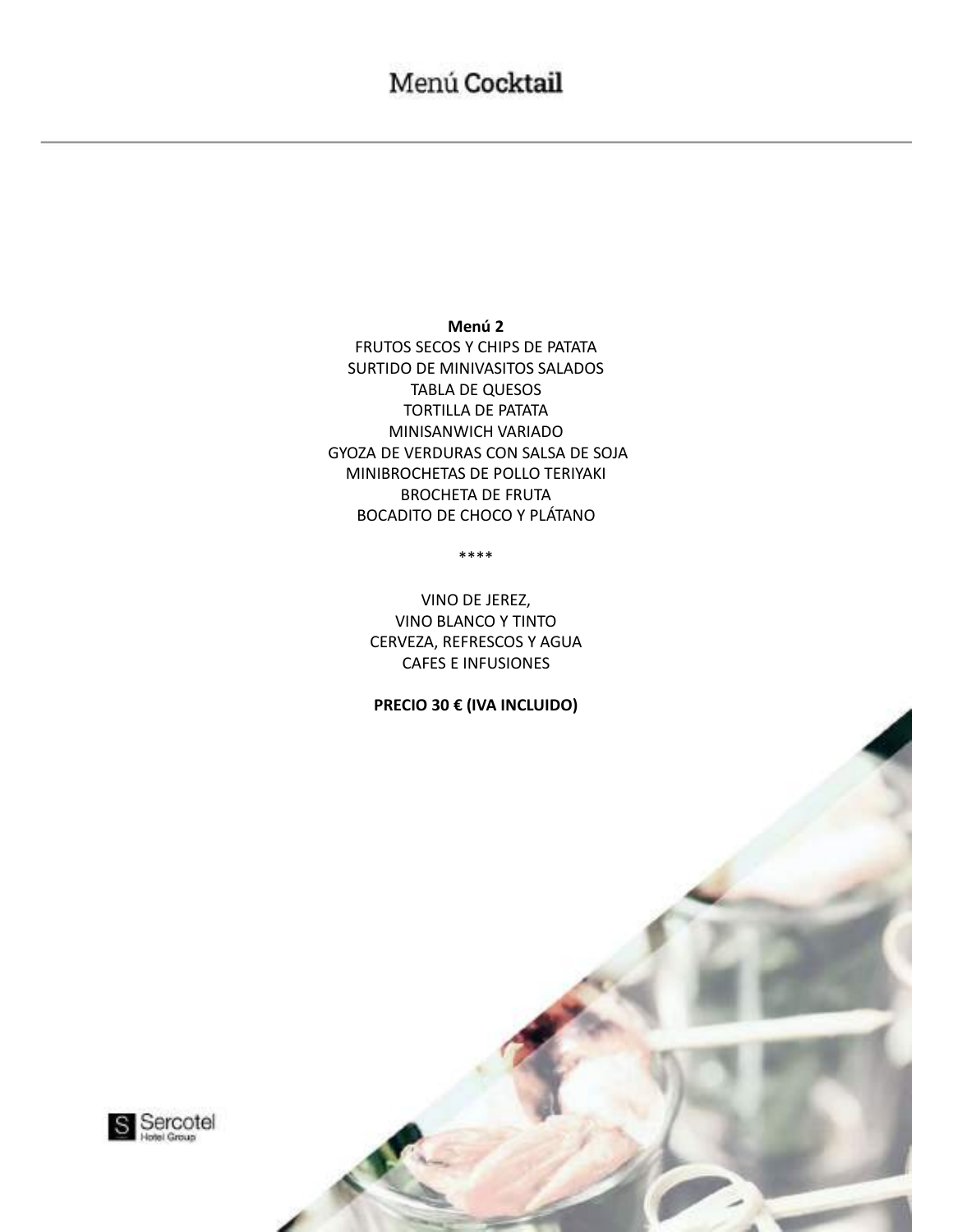Menú 3 FRUTOS SECOS Y CHIPS DE PATATA JAMÓN IBÉRICO AL CORTE TABLA DE QUESOS SURTIDO DE MINIVASITOS SALADOS CARPACCIO DE BUEY Y ALBAHACA **SUSHI SELECTION TORTILLA DE PATATA** BOCADITO DE CHOCO Y PLÁTANO **BROCHETA DE FRUTA** 

\*\*\*\*

VINO DE JEREZ, **VINO BLANCO Y TINTO** CERVEZA, REFRESCOS Y AGUA **CAFES E INFUSIONES** 

PRECIO 36 € (IVA INCLUIDO)

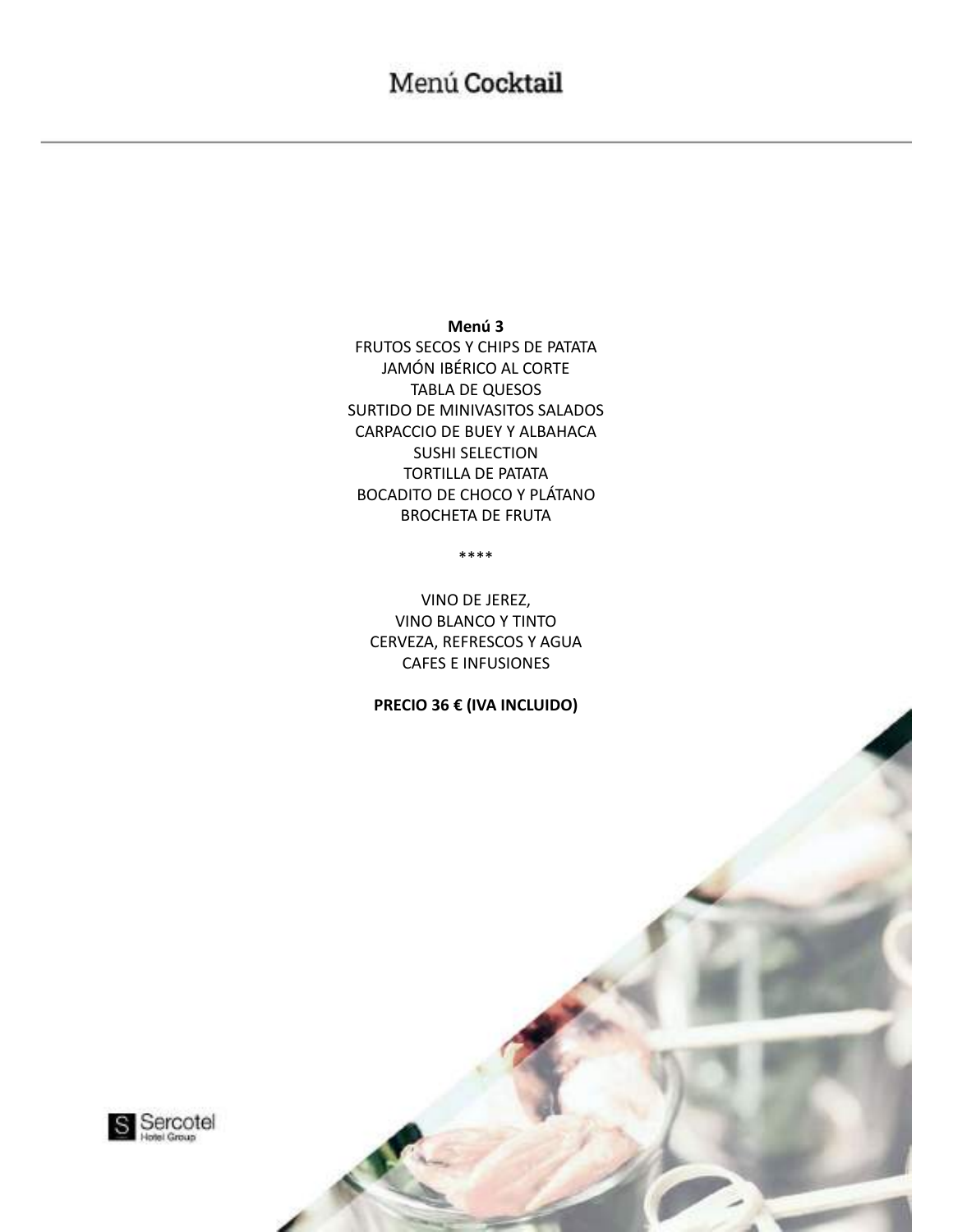Menú 4

FRUTOS SECOS Y CHIPS DE PATATA JAMÓN IBÉRICO AL CORTE **TABLA DE QUESOS** MINIBROCHETAS DE POLLO TERIYAKI TWISTER DE LANGOSTINO CON SALSA DE SOJA SURTIDO DE MINIVASITOS SALADOS CARPACCIO DE BUEY Y ALBAHACA **SUSHI SELECTION TORTILLA DE PATATA** MINI ECLAIRS DE CHOCOLATE **BROCHETA DE FRUTA** 

\*\*\*\*

VINO DE JEREZ, **VINO BLANCO Y TINTO** CERVEZA, REFRESCOS Y AGUA **CAFES E INFUSIONES** 

## PRECIO 40 € (IVA INCLUIDO)